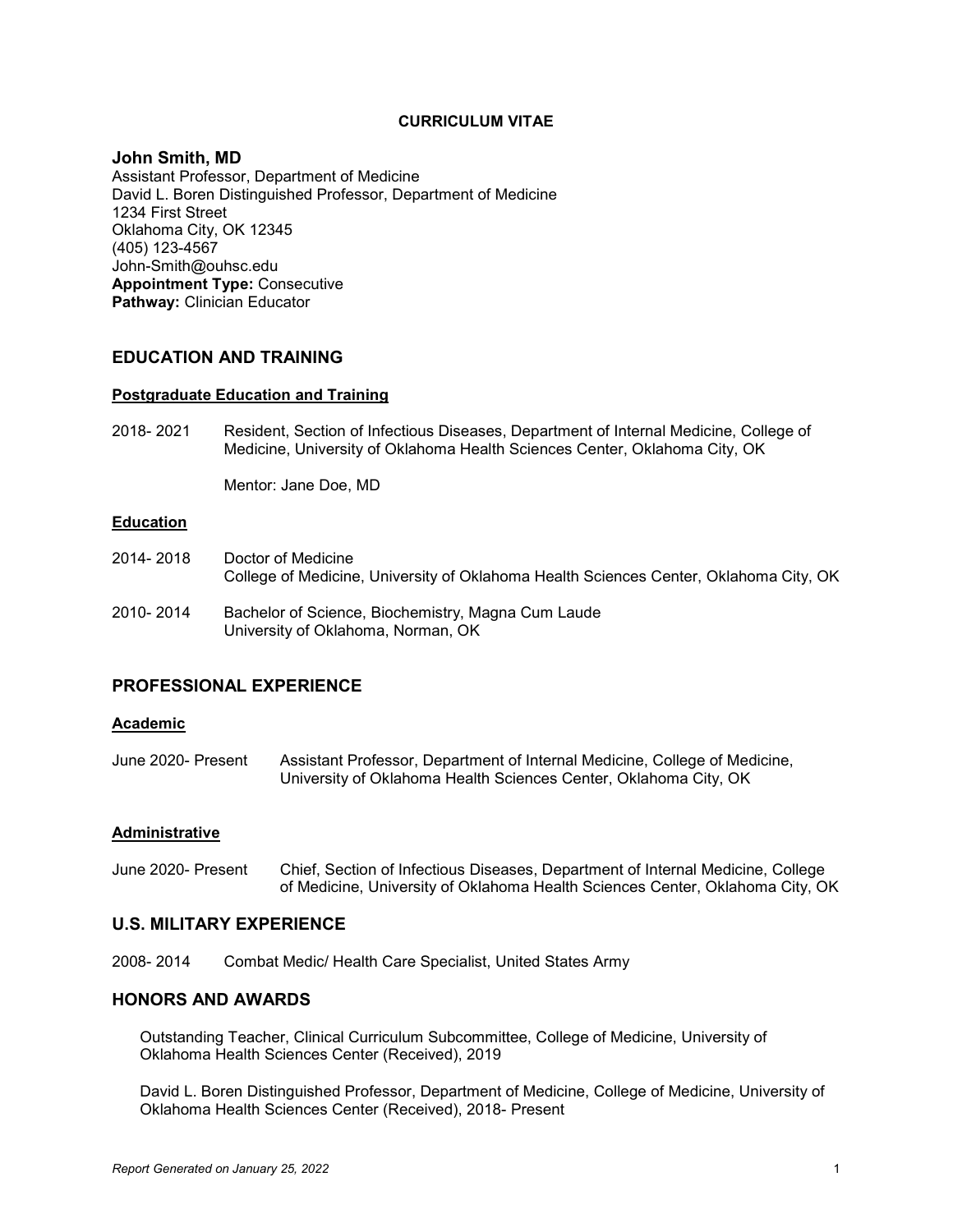# **BOARD AND PRACTICE CERTIFICATION**

2018- Present Internal Medicine Certification, American Board of Internal Medicine (ABIM), Active

# **LICENSURE**

2018- Present Oklahoma State Medical License, Oklahoma Board of Medical Licensure and Supervision, Active

## **SCHOLARSHIP**

### **Contracts, Grants, and Sponsored Research**

\* indicates mentee

### **Current**

### **Grants**

Doe, J.\* (Principal Investigator), **Smith, J.** (Co-Investigator), "An Investigation," Educational Research, Sponsored by Department of Internal Medicine, The University of Oklahoma (Institutional) Grant/Contract Number:ABC123 Current Funding (Total Cost per Year): \$10,000 Total Direct Costs: \$50,000 2018- Present

### **Completed**

### **Clinical Trial Agreements**

Doe, J.\* (Principal Investigator), **Smith, J.** (Co-Investigator), "A Randomized Study," Sponsored by Pfizer, Federal Grant/Contract Number: ABC123 January 2018- December 2019

#### **Publications - Peer-Reviewed/Refereed**

\* indicates Mentee

+ indicates Co-First Author

- # indicates Contributing Author/Corresponding Author **Scientific/ Scholarly Journals**
- 1. Doe, J.\*, **Smith, J**. (2019). An investigation into Departments of Internal Medicine Best Practices. *Journal of Internal Medicine*, *106*(4), 23-26. PMID: 12345678. DOI: 10.1234/AB123456

#### **Publications – Non Peer-Reviewed/Refereed**

\* indicates Mentee

+ indicates Co-First Author

# indicates Contributing Author/Corresponding Author

### **Scientific/ Scholarly Journals**

1. Doe, J., **Smith, J**. (2019). An investigation into Departments of Internal Medicine Best Practices. *Journal of Internal Medicine*, *106*(4), 23-26. PMID: 12345678. DOI: 10.1234/AB123456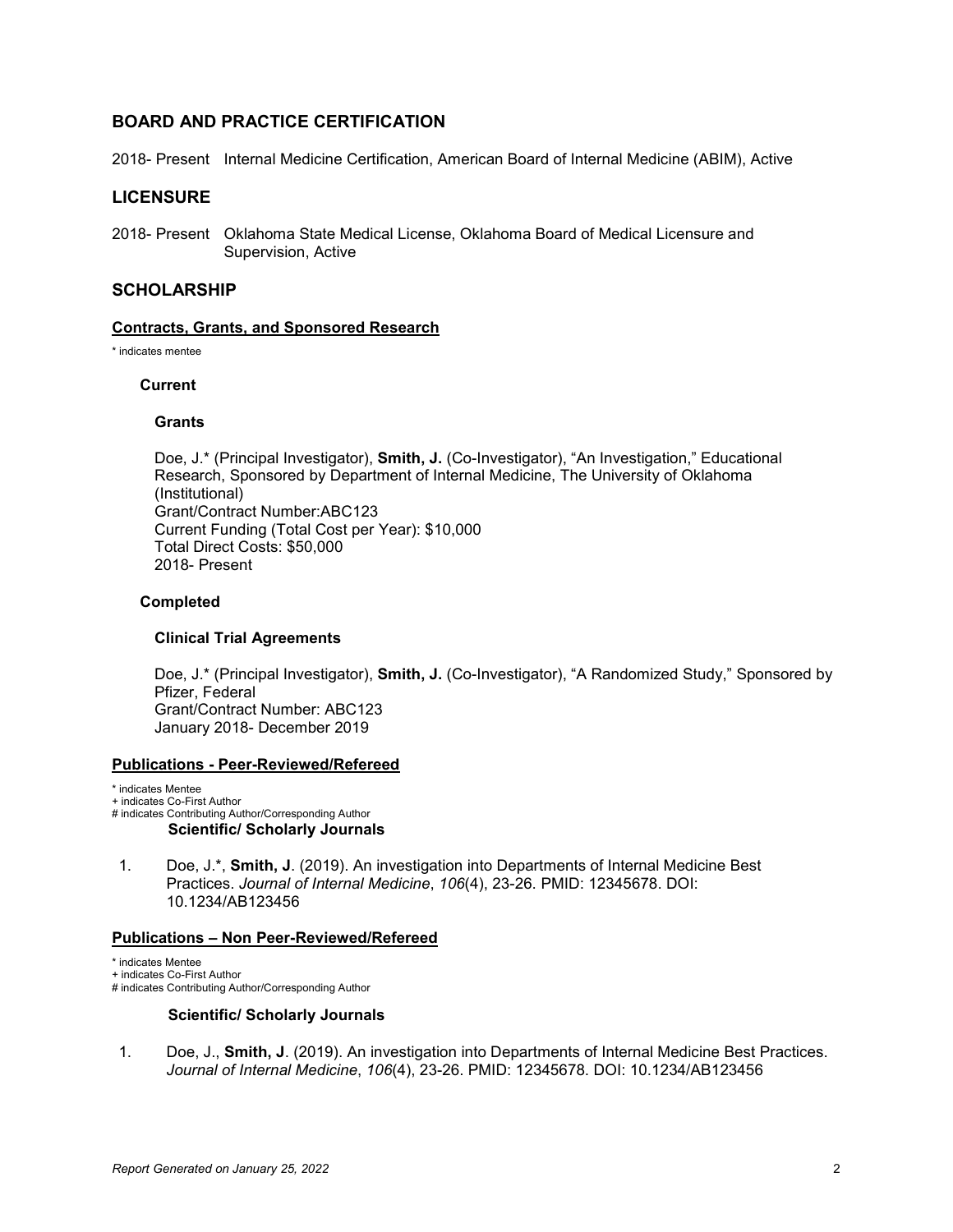## **Published Abstracts**

1. **Smith, J**. (2019). *An investigation into Departments of Internal Medicine Best Practices* (vol. 3, pp. 23-24). Journal of Internal Medicine.

## **Non- Authored Publications**

*.*

1. Doe, J., **Smith, J**. (Contribution: Research data) (2019). An investigation into Departments of Internal Medicine Best Practices. *Journal of Internal Medicine*, *106*(4), 23-26.

## **Innovative Teaching Materials - Non Peer-Reviewed/Refereed**

1. **Smith, J.,** Doe, J. (2020). *Medical Student Educational Objectives,* Undergraduate Medical Education Committee (UMEC), American Medical Association, Publicly available at: organization.org.

## **Intellectual Property**

## **Patent (s)**

1. Doe, J., Jones, D., **Smith, J.** "Endoscopic Therapy," US123456, Licensed to: Pfizer. Licensed: July, 3 2020.

# **PRESENTATIONS**

\* indicates mentee

### **Abstracts**

### **National/ International**

1. **Smith, J.,** Jones, D., "The future of endoscopic therapies", National Conference, American College of Physicians, San Diego, CA, Poster. September 3, 2019.

## **Regional/ Local**

1. **Smith, J.,** Jones, D., "The future of endoscopic therapies", Regional Conference, Southern Association of Physicians, Dallas, TX, Poster. September 3, 2019.

# **TEACHING AND INSTRUCTION**

# **Teaching and Course Instruction – OUHSC/SCM**

| Year(s) of<br><b>Instruction</b> | <b>Course ID</b> | <b>Course/Lecture Title</b>                        | Role       | Avg.<br><b>Contact</b><br>Hrs/Year | <b>Primary Learner</b><br><b>Audience</b> |
|----------------------------------|------------------|----------------------------------------------------|------------|------------------------------------|-------------------------------------------|
| <b>Fall 2018- Fall</b><br>2020   | <b>INDT 1234</b> | Foundations of Medicine:<br>Cardiovascular Disease | Instructor |                                    | MS1                                       |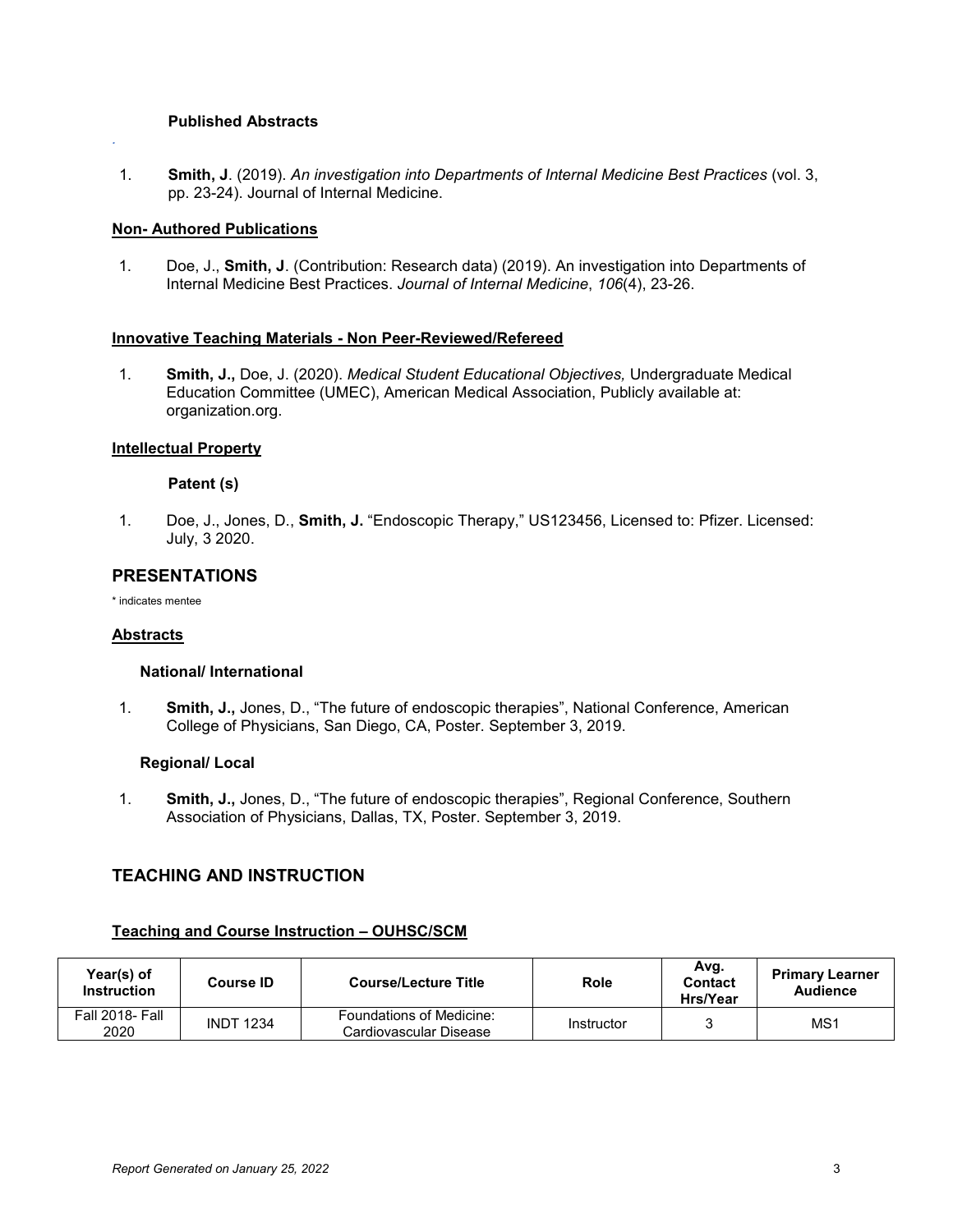# **Teaching and Course Instruction – Institutions Outside of OUHSC/SCM**

| Year(s) of<br><b>Instruction</b> | Institution /<br>Location       | Course ID        | <b>Course/Lecture Title</b>                  | <b>Role</b> | Avg.<br>Contact<br>Hrs/Year | <b>Primary Learner</b><br><b>Audience</b> |
|----------------------------------|---------------------------------|------------------|----------------------------------------------|-------------|-----------------------------|-------------------------------------------|
| Spring 2020                      | Oklahoma<br>State<br>Universitv | <b>NURS 1234</b> | Intro to Medicine:<br>Cardiovascular Disease | Lecturer    |                             | First Year Nursing<br><b>Students</b>     |

## **Graduate Medical Education (GME) Instruction Delivered**

| <b>Date</b>           | <b>Course Name or Session</b><br>Topic | Role       | Number of<br><b>Instruction</b><br><b>Hours</b> | Primary<br>Learner<br><b>Audience</b> | Sponsoring<br>Department or<br>Organization                     |
|-----------------------|----------------------------------------|------------|-------------------------------------------------|---------------------------------------|-----------------------------------------------------------------|
| January 27,<br>2019   | Clinical Instruction: On the<br>Wards  | Instructor | 3 hr(s)                                         | Internal<br>Medicine<br>Residents     | Department of Medicine,<br>College of Medicine,<br><b>OUHSC</b> |
| July 2017-<br>Present | Lecture: Pulmonary Disorders           | Instructor | $2 \text{ hr}(s)$<br>Quarterly                  | Internal<br>Medicine<br>Residents     | Department of Medicine,<br>College of Medicine,<br><b>OUHSC</b> |

# **Professional and Continuing Education Instruction**

| <b>Date</b>            | <b>Course Name or Session</b><br>Topic | <b>Role</b> | Number of<br><b>Instruction</b><br><b>Hours</b> | Primary<br>Learner<br><b>Audience</b> | <b>Sponsoring</b><br>Department or<br><b>Organization</b> |
|------------------------|----------------------------------------|-------------|-------------------------------------------------|---------------------------------------|-----------------------------------------------------------|
| June 2019-<br>May 2021 | Advanced Life Support<br>raining.      | Trainer     | 3 hr(s) Weekly                                  | Health<br>professionals               | College of Medicine,<br><b>OUHSC. Oklahoma City</b>       |

## **Mentoring and Advising**

| <b>Date</b>         | <b>Mentee Name</b> | <b>Mentee Level/Program</b>                                        | <b>Role/Involvement Type</b>                                                  | <b>Mentee Outcomes</b>                                                                         |
|---------------------|--------------------|--------------------------------------------------------------------|-------------------------------------------------------------------------------|------------------------------------------------------------------------------------------------|
| $2017 -$<br>Present | John Doe, MD       | Resident, Department of<br>Medicine, College of<br>Medicine, OUHSC | Mentor- Guide new resident as<br>they transition from student to<br>physician | Voted best intern by the<br>Department of Medicine,<br>Published in 2019 (See<br>Publications) |

# **CLINICAL SERVICE**

## **Clinical Committee Service**

Member, EPIC Implementation Task Force, OU Health Physicians, Oklahoma City, OK, February 2019- Present

# **Clinical Administration and Leadership**

Medical Director, Resident Clinic, OU Health Physicians, Oklahoma City, OK, January 2020- Present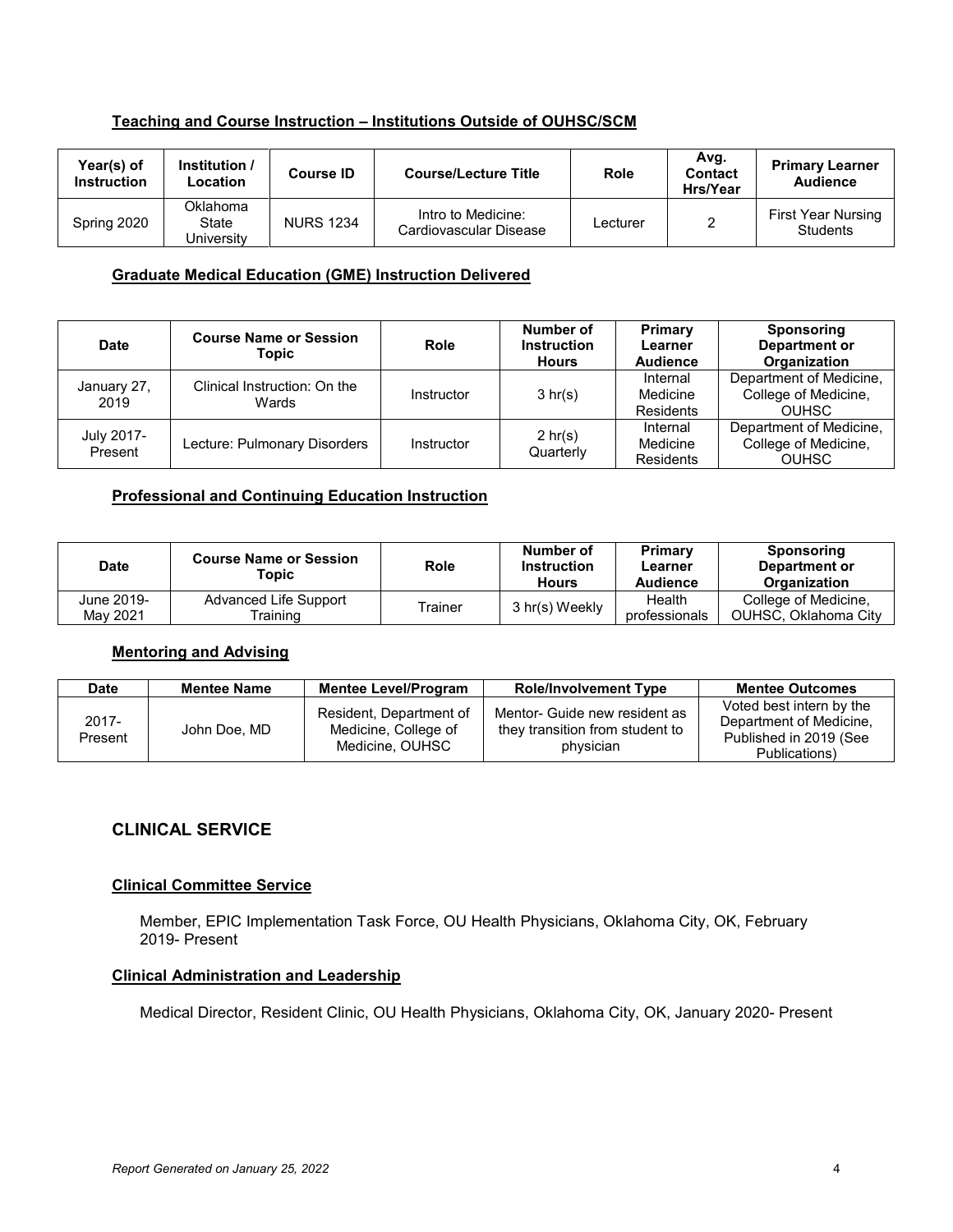# **ORGANIZATIONAL SERVICE**

### **Organizational Committee Service**

### *Campus/ University*

Member, Institutional Review Board, University of Oklahoma Health Sciences Center, 2014-2015

### *College*

Member, Preclinical Curriculum Subcommittee, University of Oklahoma Health Sciences Center College of Medicine, 2014-2015

# **Organizational Administration and Leadership**

## *Division/ Section*

Developer, Mock Board Exam Questions, Section of Hematology, Department of Medicine, 2017

# **PROFESSIONAL SERVICE**

### **Local/ Regional**

Member, Young Physicians Focus Group, Oklahoma State Medical Association, Oklahoma City, OK, 2019- Present

### **Editor/ Editorial Board/ Journal Reviewer**

Member, Editorial Board, Journal of Medicine, Oklahoma City, OK, 2019- Present

### **Ad-Hoc Reviewer:**

Journal of American Heart Association 2017- Present

#### **Current Service to Other Academic Institutions**

Volunteer Faculty, Nurse Practitioner Education Program, Maryville University, St. Louis, MO, 2016 – Present

### **PERSONAL COMMUNITY SERVICE**

Volunteer, Habitat for Humanity, Oklahoma City, OK, June 2016- May 2019)

# **MEDIA CONTRIBUTIONS**

Interviewed Expert, KOCO News, Medical Residency During the COVID Crisis, July 7, 2020

### **PROFESSIONAL MEMBERSHIPS**

2017- Present

American Medical Association (AMA)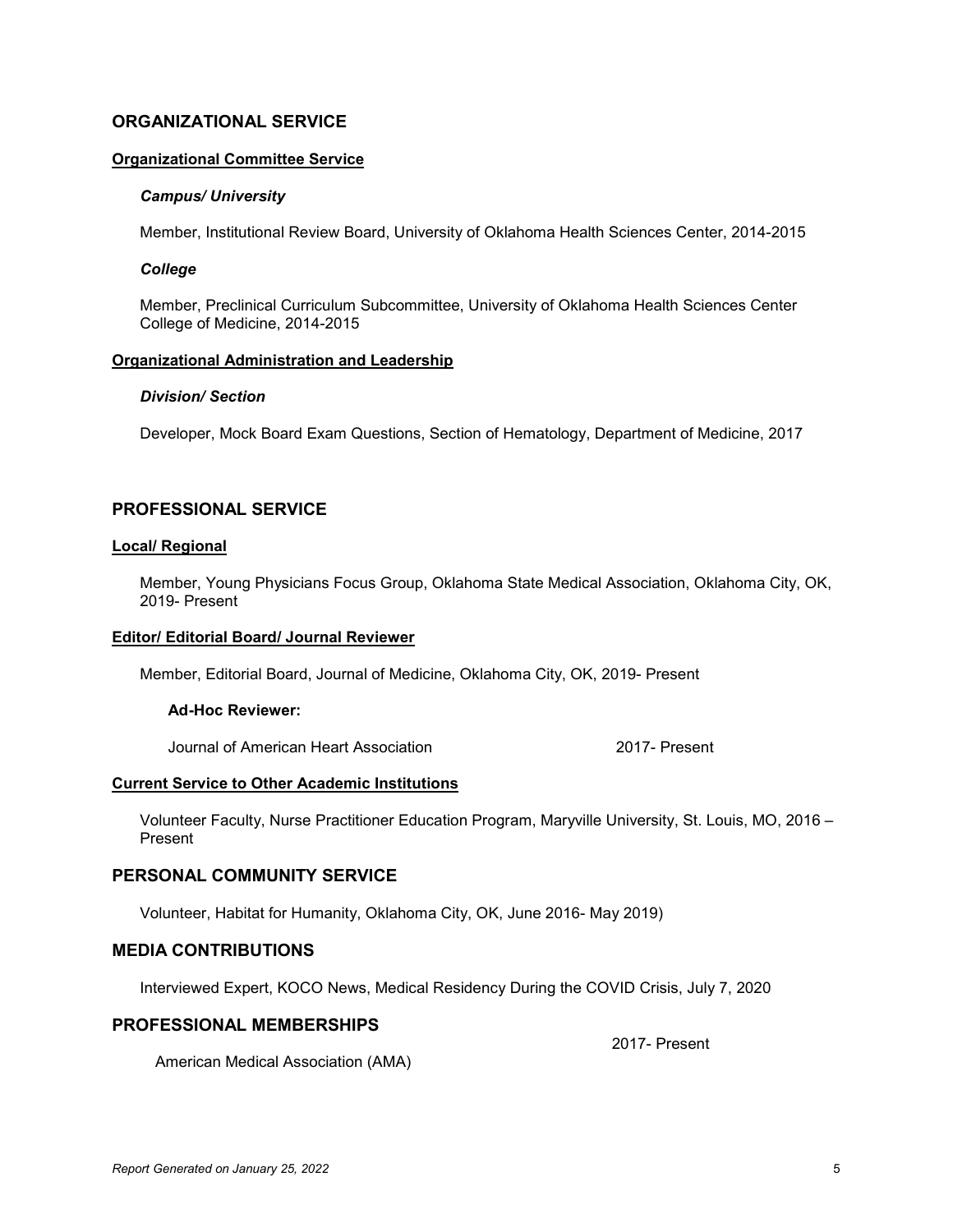# **PROFESSIONAL GROWTH AND DEVELOPMENT**

## **Seminars, Workshops, and Other Training**

Clinical Teaching at the Bedside, Academy of Teaching Scholars, University of Oklahoma Health Sciences Center College of Medicine, Oklahoma City, OK, 1 Credit Hours, October 8, 2020

### **Meetings and Conferences**

National Conference on Child Health, Association of Pediatricians, Boston, MA, 8 Credit Hours, October 8, 2020- October 11, 2020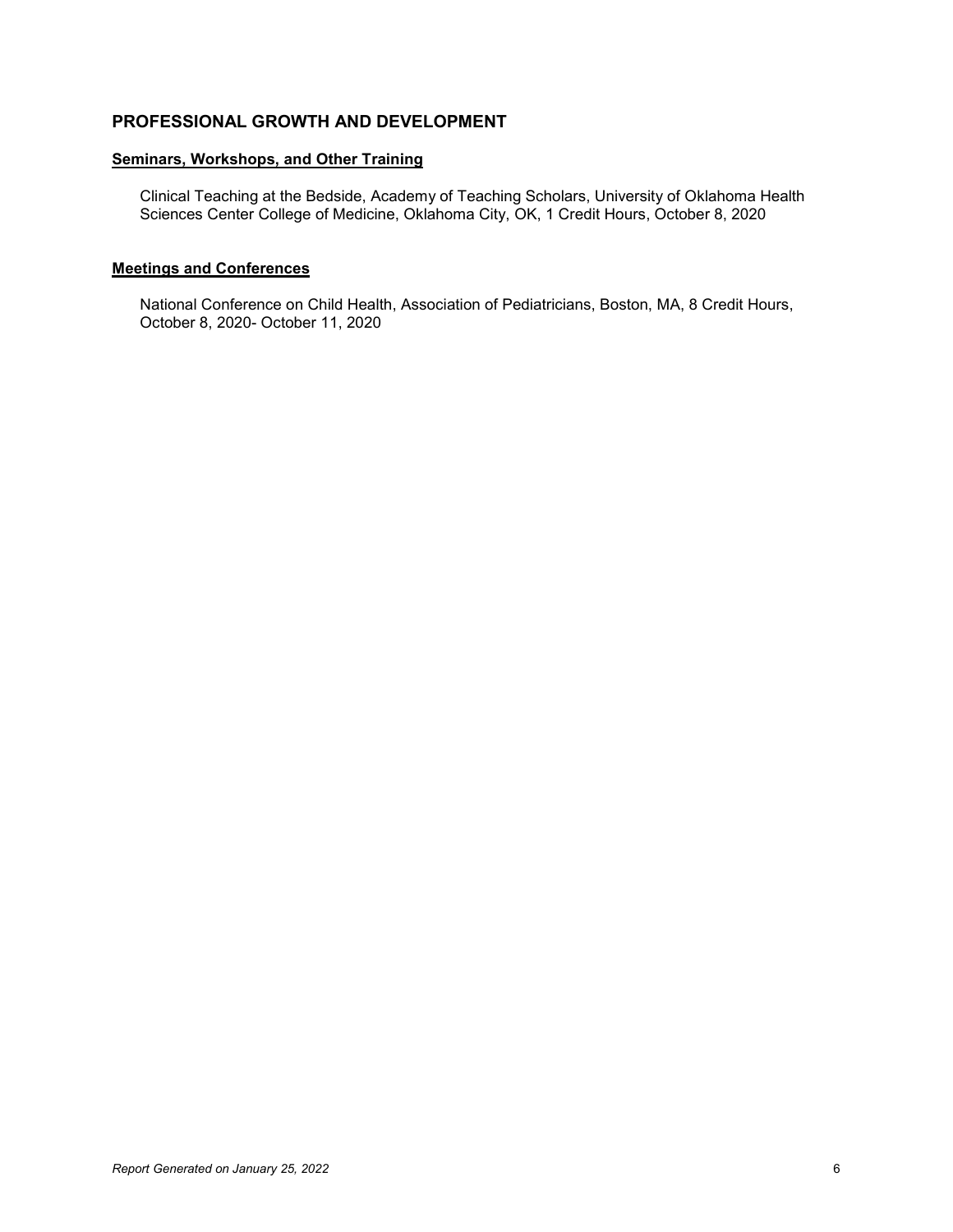# **Activity Insight CV SAMPLE**

Starting on the following page, you will see a sample CV based on a fictional faculty member.

# **To better understand the following sample CV, review the guide below:**

*Explanations or examples [Other headings/subheadings you may see]* The format of the data fed to the CV Report Regular black font items are example activities

# **OUHSC and College of Medicine Resources**

OU COM Activity Insight Webpage <https://medicine.ouhsc.edu/Faculty-Staff/Activity-Insight>

CV Medicine Quick Guide

[https://medicine.ouhsc.edu/Portals/1365/Assets/Curriculum%20Vitae%20Medicine%20Quick%20Guide%](https://medicine.ouhsc.edu/Portals/1365/Assets/Curriculum%20Vitae%20Medicine%20Quick%20Guide%20and%20Tips%205_21.pdf) [20and%20Tips%205\\_21.pdf](https://medicine.ouhsc.edu/Portals/1365/Assets/Curriculum%20Vitae%20Medicine%20Quick%20Guide%20and%20Tips%205_21.pdf) 

### Professional Experience Decision Tree

[https://medicine.ouhsc.edu/Portals/1365/Assets/Professional%20Experience%20Decision%20Tree%205](https://medicine.ouhsc.edu/Portals/1365/Assets/Professional%20Experience%20Decision%20Tree%205_21.pdf) [\\_21.pdf](https://medicine.ouhsc.edu/Portals/1365/Assets/Professional%20Experience%20Decision%20Tree%205_21.pdf) 

### Teaching and Presentations Decision Tree

[https://medicine.ouhsc.edu/Portals/1365/Assets/Teaching%20%26%20Presenation%20Decision%20Tree](https://medicine.ouhsc.edu/Portals/1365/Assets/Teaching%20%26%20Presenation%20Decision%20Tree%205_21.pdf) [%205\\_21.pdf](https://medicine.ouhsc.edu/Portals/1365/Assets/Teaching%20%26%20Presenation%20Decision%20Tree%205_21.pdf) 

### Service Decision Tree

[https://medicine.ouhsc.edu/Portals/1365/Assets/Service%20Decision%20Tree%205\\_21.pdf](https://medicine.ouhsc.edu/Portals/1365/Assets/Service%20Decision%20Tree%205_21.pdf)

### Anatomy of a Citation

<https://medicine.ouhsc.edu/Portals/1365/Assets/Citations%20Handout.pdf>

### P&T CV Review Checklist

[https://medicine.ouhsc.edu/Portals/1365/Assets/Activity%20Insight%20P%26T%20Checklist%207\\_26\\_21](https://medicine.ouhsc.edu/Portals/1365/Assets/Activity%20Insight%20P%26T%20Checklist%207_26_21.pdf) [.pdf](https://medicine.ouhsc.edu/Portals/1365/Assets/Activity%20Insight%20P%26T%20Checklist%207_26_21.pdf) 

### Frequently Asked Questions

<https://medicine.ouhsc.edu/Faculty-Staff/Activity-Insight/Faculty-Proxy-Resources>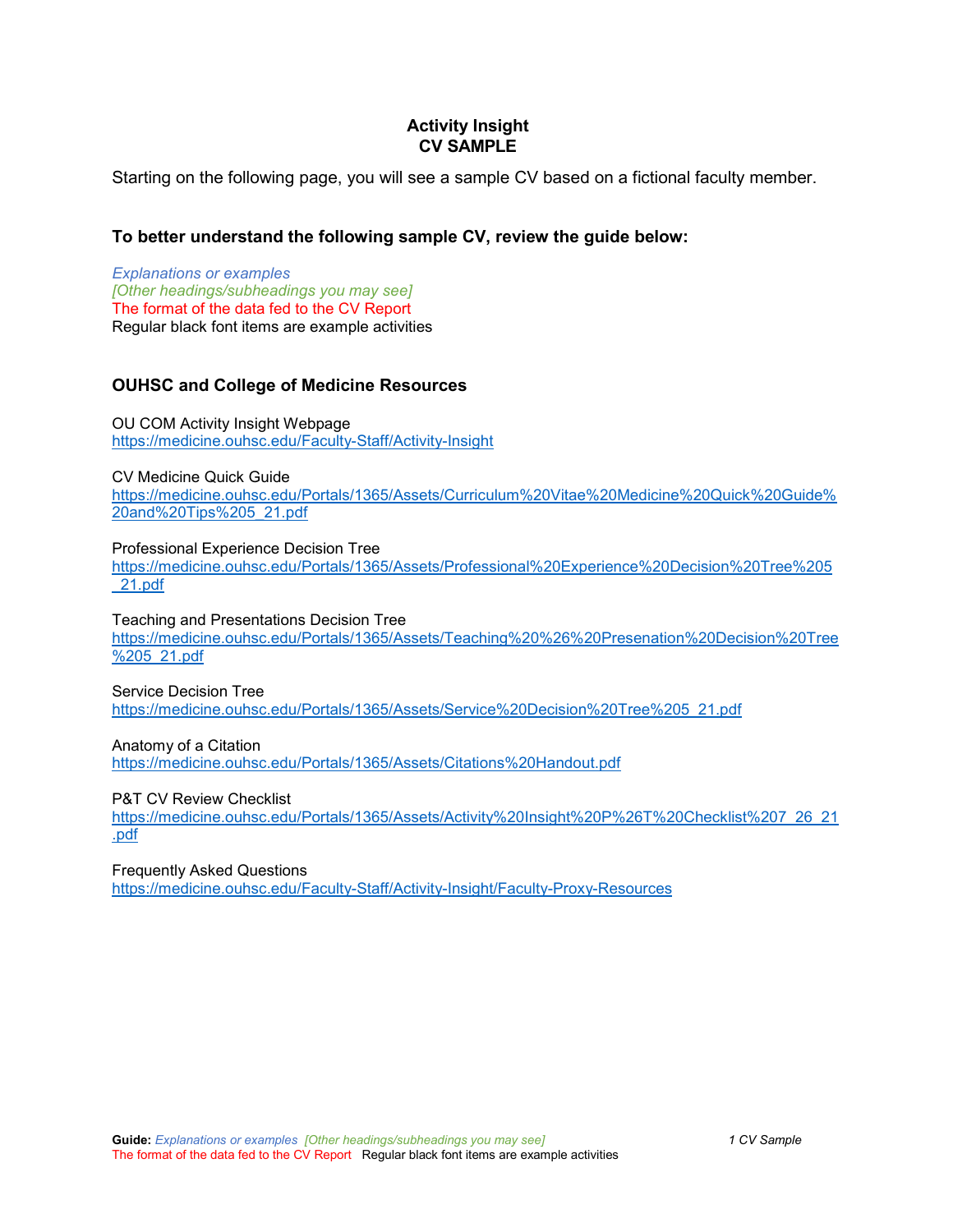### **CURRICULUM VITAE**

*CV Header: Your name, current title, contact information*

## **John Smith, MD**

Assistant Professor, Department of Medicine David L. Boren Distinguished Professor, Department of Medicine 1234 First Street Oklahoma City, OK 12345 (405) 123-4567 John-Smith@ouhsc.edu **Appointment Type:** Consecutive **Pathway:** Clinician Educator

# **EDUCATION AND TRAINING**

### **Postgraduate Education and Training**

*Education/ Training after your MD/ DO/ PhD/ etc.(resident, fellow)*

2018- 2021 Resident, Section of Infectious Diseases, Department of Internal Medicine, College of Medicine, University of Oklahoma Health Sciences Center, Oklahoma City, OK

Mentor: Jane Doe, MD

[Year Started - Year Completed][Title], [Area or Emphasis], [Division/Section], [Department], [Institution], [City], [State], [Country] Mentor: [list of [**Mentor Information**] as "[First Name] [Middle Name/Initial] [Last Name, Degree Abbreviation]"]

### **Education**

*Formal Education leading to a degree (BA/ MS/ PhD? MD/ etc.)*

- 2014- 2018 Doctor of Medicine College of Medicine, University of Oklahoma Health Sciences Center, Oklahoma City, OK
- 2010- 2014 Bachelor of Science, Biochemistry, Magna Cum Laude University of Oklahoma, Norman, OK
- [Year Started Year Completed: Year] [[Degree] or [Explanation of "Other"]], [[Honor/Distinction] or ["Other" Honor/Distinction]], [Emphasis/Major], [Minor/ Supporting Area of Emphasis] [Department], [Institution], [City], [State], [Country] "[Dissertation/Thesis Title]" Advisor: [list of [**Advisor Information**] as "[First Name] [Middle Name/Initial] [Last Name, Degree Abbreviation]"]

# **PROFESSIONAL EXPERIENCE**

**Academic** *[Administrative, Hospital/Agency, Government, Other]*

June 2020- Present Assistant Professor, Department of Internal Medicine, College of Medicine, University of Oklahoma Health Sciences Center, Oklahoma City, OK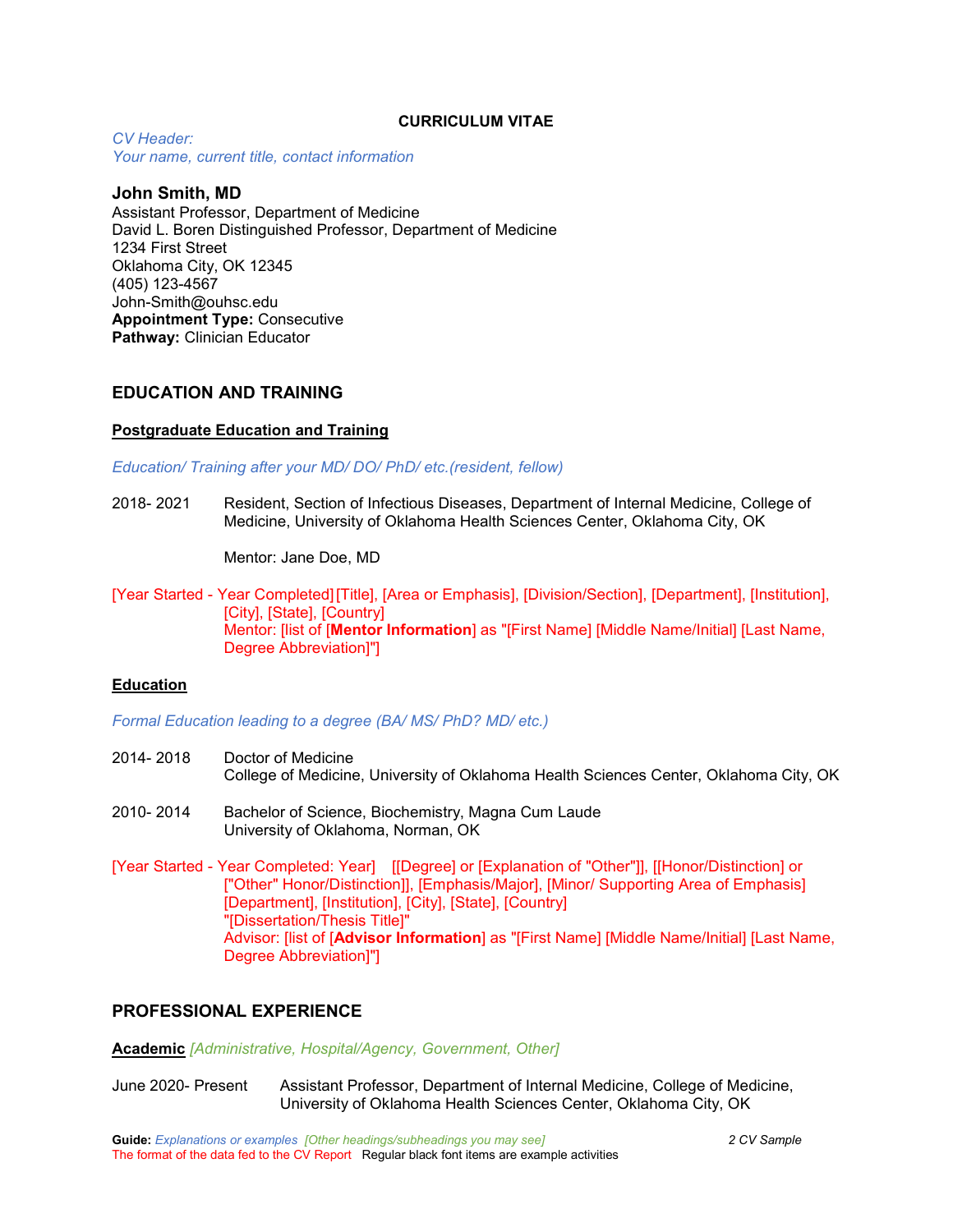[Start Date: Year - End Date: Year] [Title of Position], [Division/Section/Program], [Department], [College/Affiliated Agency], [[University/Organization]], [City], [State], [Country]

**Administrative** *[Academic, Hospital/Agency, Government, Other]*

*Administrative employment (Dean, Chair, Director, etc.)- other administrative roles that were not official employment should be placed in Organizational Service. Committee roles will go in the Service screens.*

June 2020- Present Chief, Section of Infectious Diseases, Department of Internal Medicine, College of Medicine, University of Oklahoma Health Sciences Center, Oklahoma City, OK

[Start Date: Year - End Date: Year] [Title of Position], [Division/Section/Program], [Department], [College/Affiliated Agency], [[University/Organization]], [City], [State], [Country]

# **U.S. MILITARY EXPERIENCE**

2008- 2014 Combat Medic/ Health Care Specialist, United States Army

[Start Date: Year - End Date: Year] [Title of Position], [Division/Section/Program], [Department], [College/Affiliated Agency], [University/Organization], [City], [State], [Country]

### **HONORS AND AWARDS**

*Recognitions received after your time as a student*

Outstanding Teacher, Clinical Curriculum Subcommittee, College of Medicine, University of Oklahoma Health Sciences Center (Received), 2019

David L. Boren Distinguished Professor, Department of Medicine, College of Medicine, University of Oklahoma Health Sciences Center (Received), 2018- Present

[Award or Honor Name], [Title of Distinguished Professorship or Endowed Position], [Organization/Sponsor] ([Nominated or Received]), [Date Started (if applicable): Month Date Started (if applicable): Day, Date Started (if applicable): Year - Date Ended or Received: Month Date Ended or Received: Day, Date Ended or Received: Year]

# **BOARD AND PRACTICE CERTIFICATION**

*These certifications are necessary to perform your duties as a physician or researcher. Any other certifications belong in Professional Growth and Development.*

2018- Present Internal Medicine Certification, American Board of Internal Medicine (ABIM), Active

[Date Obtained: Year - Expiration Date: Year] [Title of Certification/Licensure], [Area of Specialization], [Licensing/Certifying Organization], [Status (If Applicable)]

# **LICENSURE**

2018- Present Oklahoma State Medical License, Oklahoma Board of Medical Licensure and Supervision, Active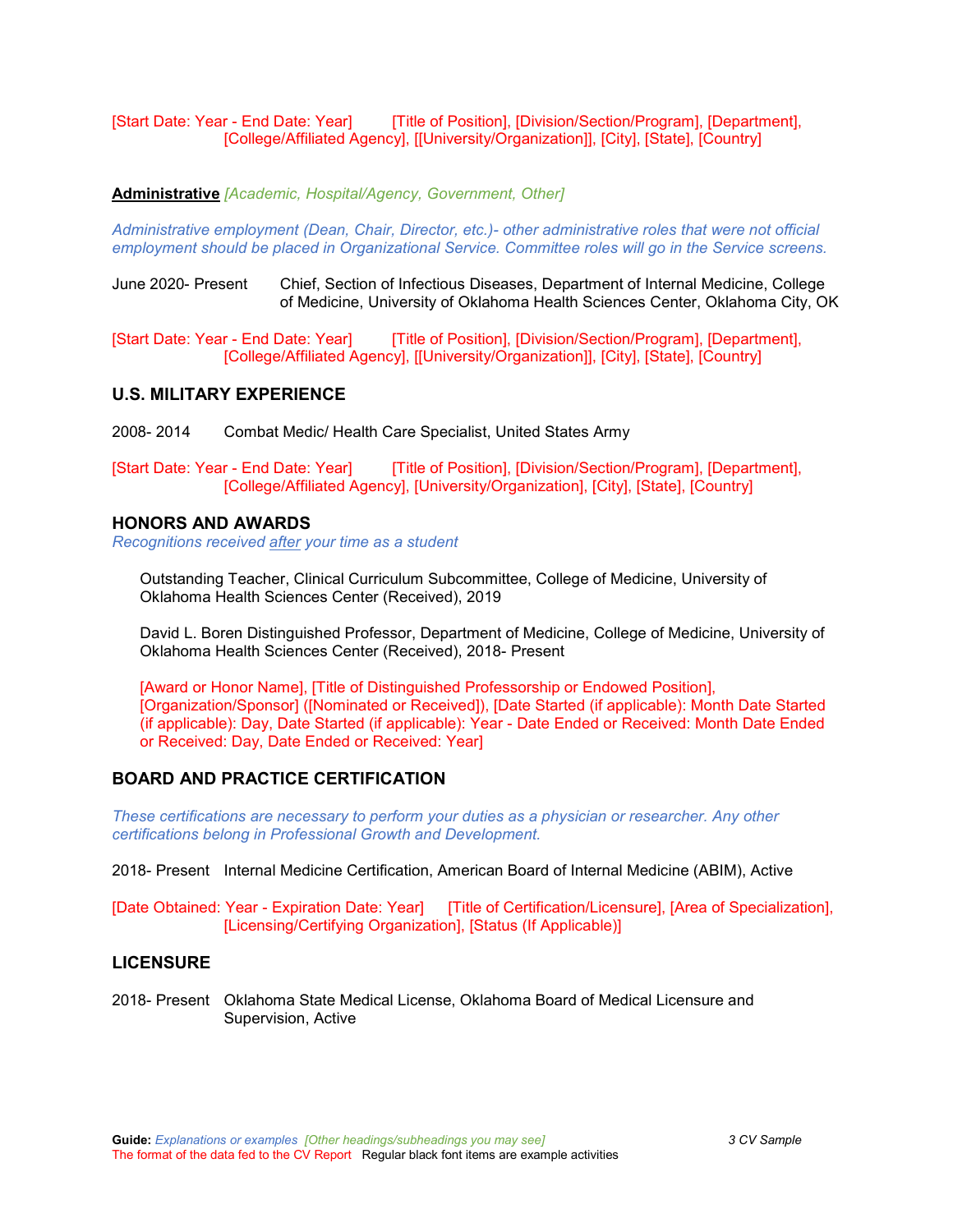# **SCHOLARSHIP**

### **Contracts, Grants, and Sponsored Research**

\* indicates mentee

### **Current** *[Pending, Completed]*

**Grants** *[Affiliation Agreements, Clinical Trial Agreements, Fee for Service Agreements, License Agreements, Master Agreements, Non-Funded Research, Professional Service Agreements, Research Agreements, Cooperative Agreements, Other]*

Doe, J. (Principal Investigator), **Smith, J.** (Co-Investigator), "An Investigation," Educational Research, Sponsored by Department of Internal Medicine, The University of Oklahoma (Institutional) Grant/Contract Number:ABC123 Current Funding (Total Cost per Year): \$10,000 Total Direct Costs: \$50,000 2018- Present

[[Last Name], [F. N.] [M. N.] ([Role] or [Explanation of "Other"]), Percent Effort (if PI or Co-PI)% Effort\*] separated by ", "], "[Title][,]" [Description][,] Sponsored by [Sponsoring Organization][,] [[Awarding Organization Is] or [Explanation of "Other"]] Grant/Contract Number: [Grant/Contract Number] Current Funding (Total Cost per Year): \$[Current Funding (Total Cost per Year)] Total Direct Costs: \$[Total Direct Costs] Additional Information: [Additional Information] [Start Date of Funding: Month Start Date of Funding: Day, Start Date of Funding: Year - End Date of Funding: Month End Date of Funding: Day, End Date of Funding: Year]

### **Completed** *[Pending, Current]*

**Clinical Trial Agreements** *[Affiliation Agreements, Grants, Fee for Service Agreements, License Agreements, Master Agreements, Non-Funded Research, Professional Service Agreements, Research Agreements, Cooperative Agreements, Other]*

Doe, J. (Principal Investigator), **Smith, J.** (Co-Investigator), "A Randomized Study," Sponsored by Pfizer, Federal Grant/Contract Number: ABC123 January 2018- December 2019

#### **Publications - Peer-Reviewed/Refereed** *[Publications- Non Peer-Reviewed/ Refereed]*

\* indicates Mentee

+ indicates Co-First Author

# indicates Contributing Author/Corresponding Author

**Scientific/ Scholarly Journals** [*Book Chapters, Books, Commentary, Published Abstracts, Published Teaching Materials, Other]*

1. Doe, J.\*, **Smith, J**. (2019). An investigation into Departments of Internal Medicine Best Practices. *Journal of Internal Medicine*, *106*(4), 23-26. PMID: 12345678. DOI: 10.1234/AB123456

**[[Last Name], [F. N.] [M. N.]][\*][+][#][**]] separated by ", "] ([Date Published: Year]). [Title of Contribution.] In [list of [[**][[Last Name], [F. N.] [M. N.]][\*][+][#][**]] separated by ", "] [(Ed.),(s.),)] *[First value of [If this is part of a larger work (e.g., a chapter in a book), Title of Larger Work] and [Title of Contribution]]* ([Issue Number/Edition ed., vol. Volume, pp. Page Numbers or Number of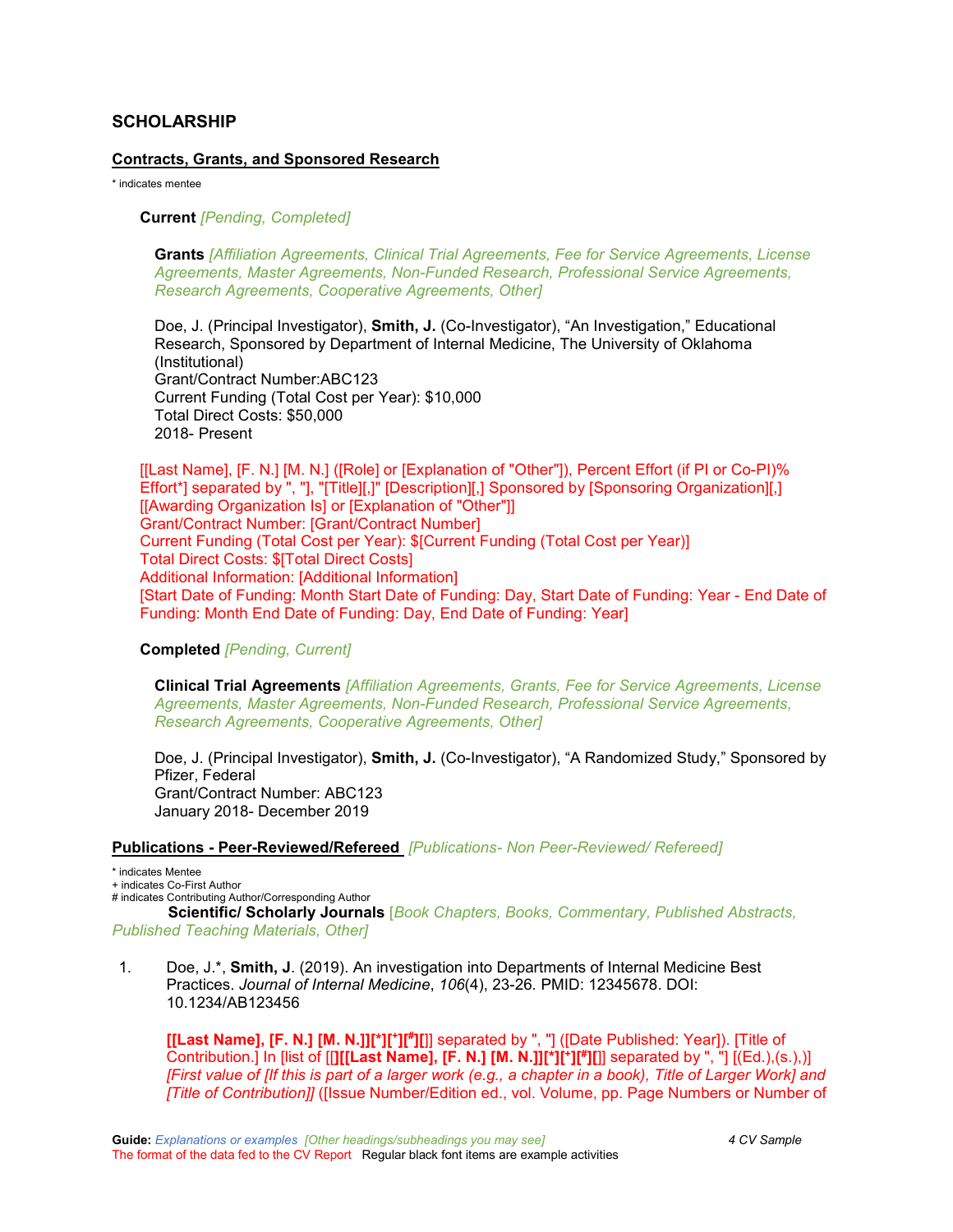Pages])[.] [City and State of Journal/Publisher]: [[Journal/Publisher/Proceedings Publisher]][.] PMID: [PMID]. DOI: [Digital Object Identifier (DOI)] Citation Count: [Citation Count]

## **Publications – Non Peer-Reviewed/Refereed**

\* indicates Mentee

+ indicates Co-First Author

# indicates Contributing Author/Corresponding Author

**Scientific/ Scholarly Journals** [*Book Chapters, Books, Commentary, Published Abstracts, Published Teaching Materials, Other]*

1. Doe, J., **Smith, J**. (2019). An investigation into Departments of Internal Medicine Best Practices. *Journal of Internal Medicine*, *106*(4), 23-26. PMID: 12345678. DOI: 10.1234/AB123456

**Published Abstracts** [*Scientific/ Scholarly Journals*, *Book Chapters, Books, Commentary, Published Teaching Materials, Other] Published Abstracts are captured under the "Conference Proceedings" contribution type.*

1. **Smith, J**. (2019). *An investigation into Departments of Internal Medicine Best Practices* (vol. 3, pp. 23-24). Journal of Internal Medicine.

# **Non- Authored Publications**

1. Doe, J., **Smith, J**. (Contribution: Research data) (2019). An investigation into Departments of Internal Medicine Best Practices. *Journal of Internal Medicine*, *106*(4), 23-26.

**[[Last Name], [F. N.] [M. N.]][\*][+][#][**] (Contributing Role: [Contributing Role])] separated by ", "] ([Date Published: Year]). [Title of Contribution.] In [list of [[**][[Last Name], [F. N.] [M. N.]][\*][+][#][**]] separated by ", "] [(Ed.),(s.),)] *[First value of [If this is part of a larger work (e.g., a chapter in a book), Title of Larger Work] and [Title of Contribution]]* ([Issue Number/Edition ed., vol. Volume, pp. Page Numbers or Number of Pages])[.] [City and State of Journal/Publisher]: [[Journal/Publisher/Proceedings Publisher]][.] PMID: [PMID]. DOI: [Digital Object Identifier (DOI)]

**Innovative Teaching Materials - Non Peer-Reviewed/Refereed** *[Peer-Reviewed, Non Peer-Reviewed] These are teaching materials you created that are being shared widely across departments or schools, not just one item that is being used only by your department or section.*

1. **Smith, J.,** Doe, J. (2020). *Medical Student Educational Objectives,* Undergraduate Medical Education Committee (UMEC), American Medical Association, Publicly available at: organization.org.

**[[Last Name], [F. N.] [M. N.]][**]] separated by ", "] ([Date Implemented: Year]). *[Title of Contribution]*, [Contribution Type or Brief Description], [[OUHSC/SCM or Other Outside Institution/Organization] or [Institution/Organization (if not OUHSC/SCM)]], Reviewed/Refereed: [Date Teaching Materials Reviewed/Refereed: Month Date Teaching Materials Reviewed/Refereed: Day, Date Teaching Materials Reviewed/Refereed: Year] by [Peerreviewer/Referee (Group or Individual)], Publicly available at: [Location or Web Address (if available online)].

### **Intellectual Property**

*This is a very specific category for items legally considered intellectual property like patents, copyrights, trademarks, etc.*

**Patent (s)** [Copyright (s)]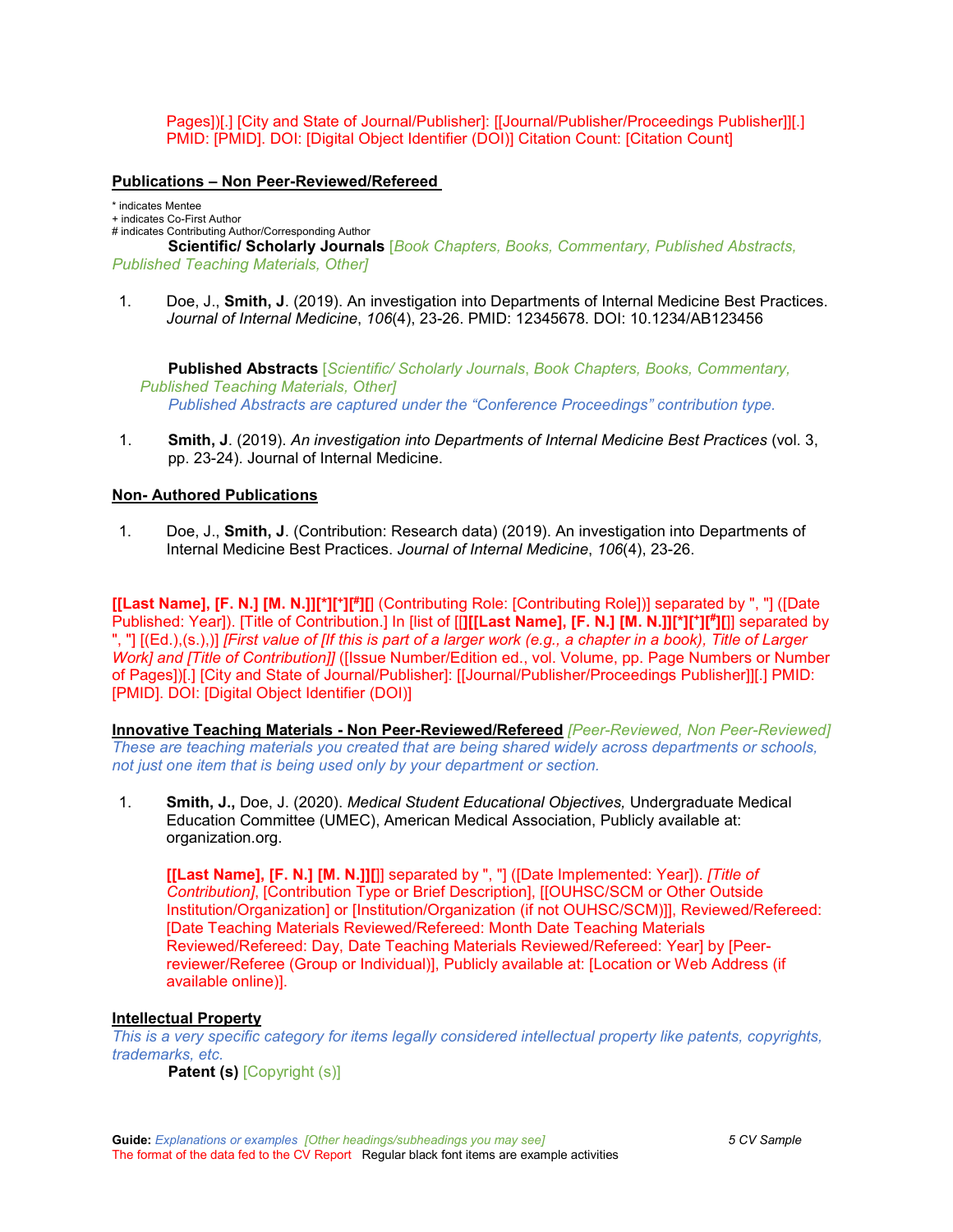1. Doe, J., Jones, D., **Smith, J.** "Endoscopic Therapy," US123456, Licensed to: Pfizer. Licensed: July, 3 2020.

**[Last Name], [F. N.] [M. N.]**] separated by ", "] "[Patent Title]," [Patent/Copyright Number/ID], [Patent Nationality], Licensed to: [If patent has been licensed, to whom?], Assigned to: [If patent has been assigned, to whom?]. (Submitted: [Date Submitted to University: Month Date Submitted to University: Day, Date Submitted to University: Year], Application: [Date of Patent Application: Month Date of Patent Application: Day, Date of Patent Application: Year], Approved: [Date Patent Approved: Month Date Patent Approved: Day, Date Patent Approved: Year], Licensed: [Date Licensed: Month Date Licensed: Day, Date Licensed: Year], Renewal: [Renewal Date: Month Renewal Date: Day, Renewal Date: Year]).

### **PRESENTATIONS**

*Use the decision tree to assist you in categorizing your presentations and instruction* <https://hippocrates.ouhsc.edu/comweb/ai/Teaching-Presentations%20Decision%20Tree.pdf>

\* indicates mentee

### **Abstracts** *[Other]*

### **National/ International**

1. **Smith, J.,** Jones, D., "The future of endoscopic therapies", National Conference, American College of Physicians, San Diego, CA, Poster. September 3, 2019.

[**[Last Name], [F. N.] [M. N.]\***] separated by ", "], "[Presentation Title]", [Conference/Meeting Name], [Sponsoring Organization], [Location], [Invited or Accepted?], [[Presentation Type] or [Explanation of "Other"]]. [Date: Month Date: Day, Date: Year].

#### **Regional/ Local**

1. **Smith, J.,** Jones, D., "The future of endoscopic therapies", Regional Conference, Southern Association of Physicians, Dallas, TX, Poster. September 3, 2019.

### **TEACHING AND INSTRUCTION**

*Use the decision tree to assist you in categorizing your presentations and instruction* <https://hippocrates.ouhsc.edu/comweb/ai/Teaching-Presentations%20Decision%20Tree.pdf>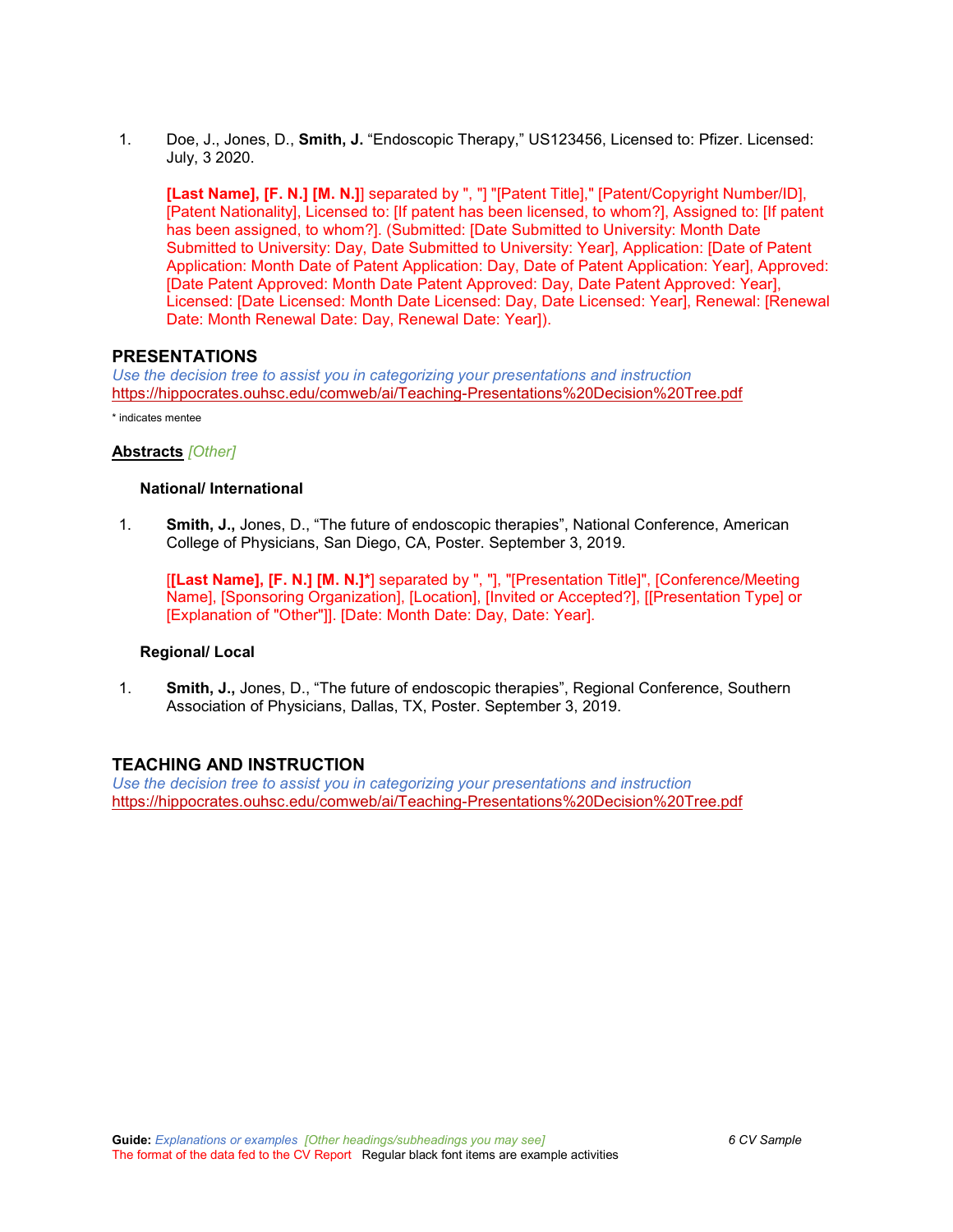# **Teaching and Course Instruction – OUHSC/SCM**

*These activities had an audience of students enrolled in a formal program where they earned credit toward a degree. (MS1, MS2, dental students, nursing students, etc.)*

| Year(s) of<br><b>Instruction</b>                                                                                          | <b>Course ID</b>                                  | <b>Course/Lecture Title</b>                                     | <b>Role</b>                                  | Avg.<br><b>Contact</b><br>Hrs/Year                   | <b>Primary Learner</b><br><b>Audience</b>                                |
|---------------------------------------------------------------------------------------------------------------------------|---------------------------------------------------|-----------------------------------------------------------------|----------------------------------------------|------------------------------------------------------|--------------------------------------------------------------------------|
| <b>Fall 2018- Fall</b><br>2020                                                                                            | <b>INDT 1234</b>                                  | Foundations of Medicine:<br>Cardiovascular Disease              | <b>Instructor</b>                            | 3                                                    | MS1                                                                      |
| [Start Term and<br>Year: Term Start<br>Term and Year:<br>Year - End Term<br>and Year: Term<br>End Term and<br>Year: Year] | [Course Prefix]<br><b>Course</b><br><b>Number</b> | [Course Title][:] [Lecture<br><b>Title/Session Description]</b> | $[IRole]$ or<br>[Explanation of<br>"Other"]] | [Number of<br>Contact/Ses<br>sion Hours<br>per Yearl | [[Primary Learner<br>Audience] or<br><b>[Explanation of</b><br>"Other"]] |

# **Teaching and Course Instruction – Institutions Outside of OUHSC/SCM**

| Year(s) of<br><b>Instruction</b>                                                                                                                       | Institution /<br>Location                        | <b>Course ID</b>                                                 | <b>Course/Lecture Title</b>                                      | Role                                              | Avg.<br>Contact<br>Hrs/Year                             | <b>Primary Learner</b><br><b>Audience</b>                               |
|--------------------------------------------------------------------------------------------------------------------------------------------------------|--------------------------------------------------|------------------------------------------------------------------|------------------------------------------------------------------|---------------------------------------------------|---------------------------------------------------------|-------------------------------------------------------------------------|
| Spring 2020                                                                                                                                            | Oklahoma<br>State<br>University                  | <b>NURS 1234</b>                                                 | Intro to Medicine:<br>Cardiovascular Disease                     | Lecturer                                          | $\overline{2}$                                          | <b>First Year Nursing</b><br><b>Students</b>                            |
| <b>Start Term</b><br>and Year:<br><b>Term Start</b><br>Term and<br>Year: Year -<br>End Term<br>and Year:<br><b>Term End</b><br>Term and<br>Year: Year] | [Institution (if<br>not<br><b>OUHSC/SCM</b><br>Л | <b>Course</b><br>Prefixl<br><b>Course</b><br>Number <sub>1</sub> | [Course Title][:] [Lecture]<br><b>Title/Session Description]</b> | [[Role] or<br><b>[Explanation</b><br>of "Other"]] | [Number of<br>Contact/Se<br>ssion<br>Hours per<br>Yearl | [[Primary Learner<br>Audience] or<br><b>Explanation of</b><br>"Other"]] |

# **Graduate Medical Education (GME) Instruction Delivered**

*These activities are formal curriculum given to residents or fellows*

| Date                                                                                                                                       | <b>Course Name or Session</b><br><b>Topic</b>                                                      | <b>Role</b>                                        | Number of<br><b>Instruction</b><br><b>Hours</b>                                                | Primary<br>Learner<br><b>Audience</b>                                      | <b>Sponsoring</b><br>Department or<br>Organization                                                                                                                                                                                  |
|--------------------------------------------------------------------------------------------------------------------------------------------|----------------------------------------------------------------------------------------------------|----------------------------------------------------|------------------------------------------------------------------------------------------------|----------------------------------------------------------------------------|-------------------------------------------------------------------------------------------------------------------------------------------------------------------------------------------------------------------------------------|
| January 27,<br>2019                                                                                                                        | Clinical Instruction: On the<br>Wards                                                              | Instructor                                         | 3 hr(s)                                                                                        | Internal<br>Medicine<br><b>Residents</b>                                   | Department of Medicine,<br>College of Medicine,<br><b>OUHSC</b>                                                                                                                                                                     |
| July 2017-<br>Present                                                                                                                      | Lecture: Pulmonary Disorders                                                                       | Instructor                                         | $2 \text{ hr}(s)$<br>Quarterly                                                                 | Internal<br>Medicine<br><b>Residents</b>                                   | Department of Medicine,<br>College of Medicine,<br><b>OUHSC</b>                                                                                                                                                                     |
| <b>Start Date:</b><br><b>Month Start</b><br>Date: Day,<br>Start Date:<br>Year - End<br>Date: Month<br>End Date:<br>Day, End<br>Date: Year] | [[Instruction Type] or<br>[Explanation of "Other"]][:]<br>[Course Name or Session]<br><b>Topic</b> | $[[Role]$ or<br><b>Explanation of</b><br>"Other"]] | <b>Instruction</b><br>Hours] $hr(s)$<br>[Frequency<br>(Weekly,<br>Monthly,<br>Annually, Etc.)] | [[Primary<br>Learner<br>Audience] or<br><b>Explanation</b><br>of "Other"]] | [First value of<br>[Department],<br>[Division/Section] and<br>[Concatenation of:<br>"Sponsoring Academic<br>Institution (if prior to<br>OUHSC)", " - ", "Location<br>(if at an academic<br><i>institution prior to</i><br>OUHSC)"]] |

**Guide:** *Explanations or examples [Other headings/subheadings you may see] 7 CV Sample* The format of the data fed to the CV Report Regular black font items are example activities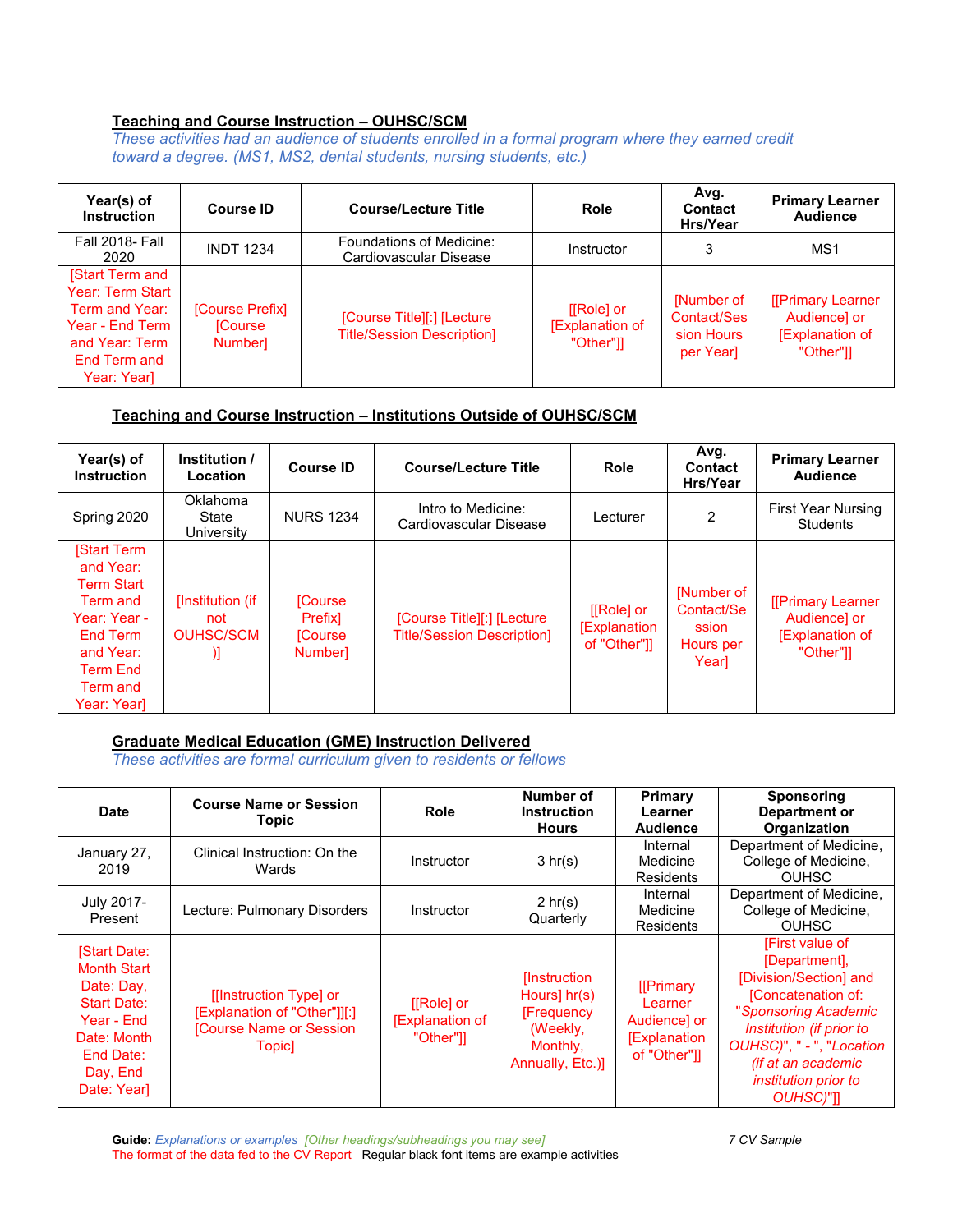# **Professional and Continuing Education Instruction**

*These activities are presented to other professionals as part of a formal curriculum or program where the attendees may receive CME credit or some kind of certification*

| <b>Date</b>                                                                                                                                 | <b>Course Name or Session</b><br><b>Topic</b>                                                     | Role                                               | Number of<br><b>Instruction</b><br><b>Hours</b>                                                  | Primary<br>Learner<br><b>Audience</b>   | <b>Sponsoring</b><br>Department or<br>Organization              |
|---------------------------------------------------------------------------------------------------------------------------------------------|---------------------------------------------------------------------------------------------------|----------------------------------------------------|--------------------------------------------------------------------------------------------------|-----------------------------------------|-----------------------------------------------------------------|
| June 2019-<br>May 2021                                                                                                                      | Advanced Life Support<br>Training                                                                 | Trainer                                            | 3 hr(s) Weekly                                                                                   | Health<br>professionals                 | College of Medicine.<br>OUHSC, Oklahoma City                    |
| [Start Date:<br><b>Month Start</b><br>Date: Day,<br><b>Start Date:</b><br>Year - Fnd<br>Date: Month<br>End Date:<br>Day, End<br>Date: Yearl | [[Instruction Type] or<br>[Explanation of "Other"]][:]<br>[Course Name or Session<br><b>Topic</b> | $[ Role]$ or<br><b>Explanation of</b><br>"Other"]] | [Instruction]<br>Hours] $hr(s)$<br><b>[Frequency</b><br>(Weekly,<br>Monthly,<br>Annually, Etc.)] | <b>[Primary</b><br>Learner<br>Audiencel | [Department],<br><b>Sponsoring</b><br>Organization], [Location] |

# **Mentoring and Advising** *[Graduate or Research Oversight Committee]*

| Date                | <b>Mentee Name</b>      | <b>Mentee Level/Program</b>                                        | <b>Role/Involvement Type</b>                                                  | <b>Mentee Outcomes</b>                                                                         |
|---------------------|-------------------------|--------------------------------------------------------------------|-------------------------------------------------------------------------------|------------------------------------------------------------------------------------------------|
| $2017 -$<br>Present | John Doe, MD            | Resident, Department of<br>Medicine, College of<br>Medicine, OUHSC | Mentor- Guide new resident as<br>they transition from student to<br>physician | Voted best intern by the<br>Department of Medicine,<br>Published in 2019 (See<br>Publications) |
| <b>Date</b>         |                         | [[Level] or [Explanation of                                        |                                                                               |                                                                                                |
| Started:            | [First Name] [Last      | "Other"]], [Mentee's                                               | [[Role] or [Explanation of                                                    | [Mentee's Achievements                                                                         |
| Year - Date         | Name], [Title (i.e. MD, | Division/Section/Departm                                           | "Other"]] [-] [Description of                                                 | and Outcomes]                                                                                  |
| Completed:          | DO)]                    | ent/College], [Mentee's                                            | <b>Activity/Involvement Type]</b>                                             |                                                                                                |
| Year]               |                         | Program/Organization]                                              |                                                                               |                                                                                                |

# **CLINICAL SERVICE**

*Clinical Service roles have to do with patient care or clinic function instead of education. Use the decision tree to assist you in categorizing your service roles.*  <https://hippocrates.ouhsc.edu/comweb/ai/Service%20Decision%20Tree.pdf>

### **Clinical Committee Service**

Member, EPIC Implementation Task Force, OU Health Physicians, Oklahoma City, OK, February 2019- Present

[[Position/Role] or [Explanation of "Other"]], [Name of Activity/Program/Committee], [Department/Organization], [City], [State], [Country], [Start Date: Month Start Date: Day, Start Date: Year - End Date: Month End Date: Day, End Date: Year], [Hospital Privileges Status (if applicable)]

### **Clinical Administration and Leadership**

Medical Director, Resident Clinic, OU Health Physicians, Oklahoma City, OK, January 2020- Present

### **ORGANIZATIONAL SERVICE**

*Organizational Service Activities are roles you held within the educational system of OU either as a student or resident during your time with OU. Service to other institutions will go in Professional Service. Use the decision tree to assist you in categorizing your service roles.*  <https://hippocrates.ouhsc.edu/comweb/ai/Service%20Decision%20Tree.pdf>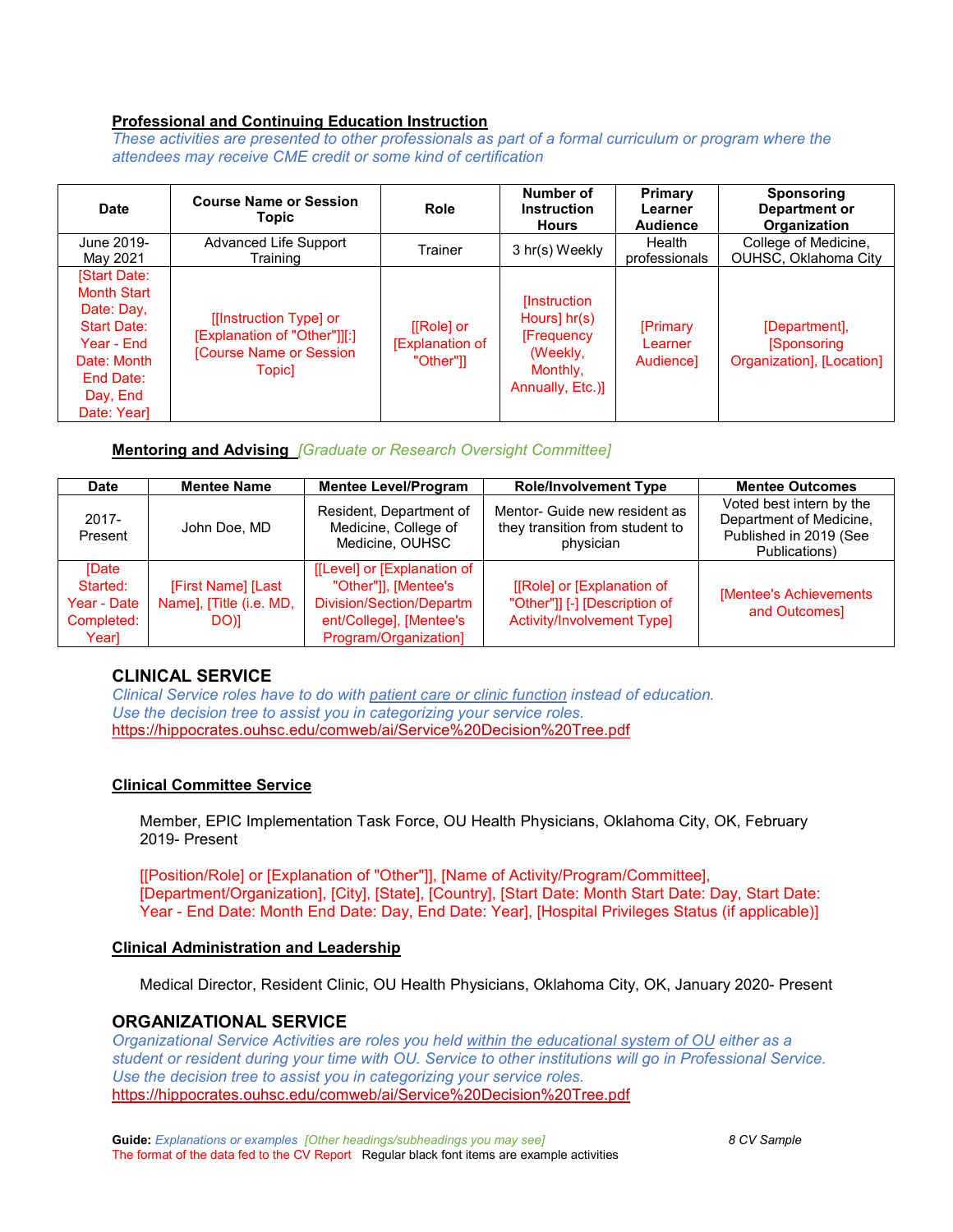## **Organizational Committee Service**

*Campus/ University [College, Department, Division/Section]*

Member, Institutional Review Board, University of Oklahoma Health Sciences Center, 2014-2015

[[Position/Role] or [Explanation of "Other"]], [Name of Activity/Program/Committee], [Department/Organization], [Start Date: Month Start Date: Day, Start Date: Year - End Date: Month End Date: Day, End Date: Year]

*College [Campus/University, Department, Division/Section]*

Member, Preclinical Curriculum Subcommittee, University of Oklahoma Health Sciences Center College of Medicine, 2014-2015

### **Organizational Administration and Leadership**

*Division/ Section [Campus/University, College, Department, Division/Section]*

Developer, Mock Board Exam Questions, Section of Hematology, Department of Medicine, 2017

## **PROFESSIONAL SERVICE**

*Professional Service includes roles in organizations, to journals as a reviewer, or service to other academic institutions. Use the decision tree to assist you in categorizing your service roles.*  <https://hippocrates.ouhsc.edu/comweb/ai/Service%20Decision%20Tree.pdf>

**Local/ Regional** *[National/International, Editor/Editorial Board/ Journal Reviewer, Current Service to Other Academic Institutions, Previous Service to Other Academic Institutions]*

Member, Young Physicians Focus Group, Oklahoma State Medical Association, Oklahoma City, OK, 2019- Present

[[Position/Role] or [Explanation of "Other"]], [Name of Activity/Program/Committee], [Organization], [City], [State], [Country], [Start Date: Month Start Date: Day, Start Date: Year - End Date: Month End Date: Day, End Date: Year]

**Editor/ Editorial Board/ Journal Reviewer** *[National/International, Local/ Regional, Current Service to Other Academic Institutions, Previous Service to Other Academic Institutions]*

Member, Editorial Board, Journal of Medicine, Oklahoma City, OK, 2019- Present

[[Position/Role] or [Explanation of "Other"]], [Name of Activity/Program/Committee], [Organization], [City], [State], [Country], [Start Date: Month Start Date: Day, Start Date: Year - End Date: Month End Date: Day, End Date: Year]

**Ad-Hoc Reviewer:**

[Title of Journal/Publication] [Start Year - End Year]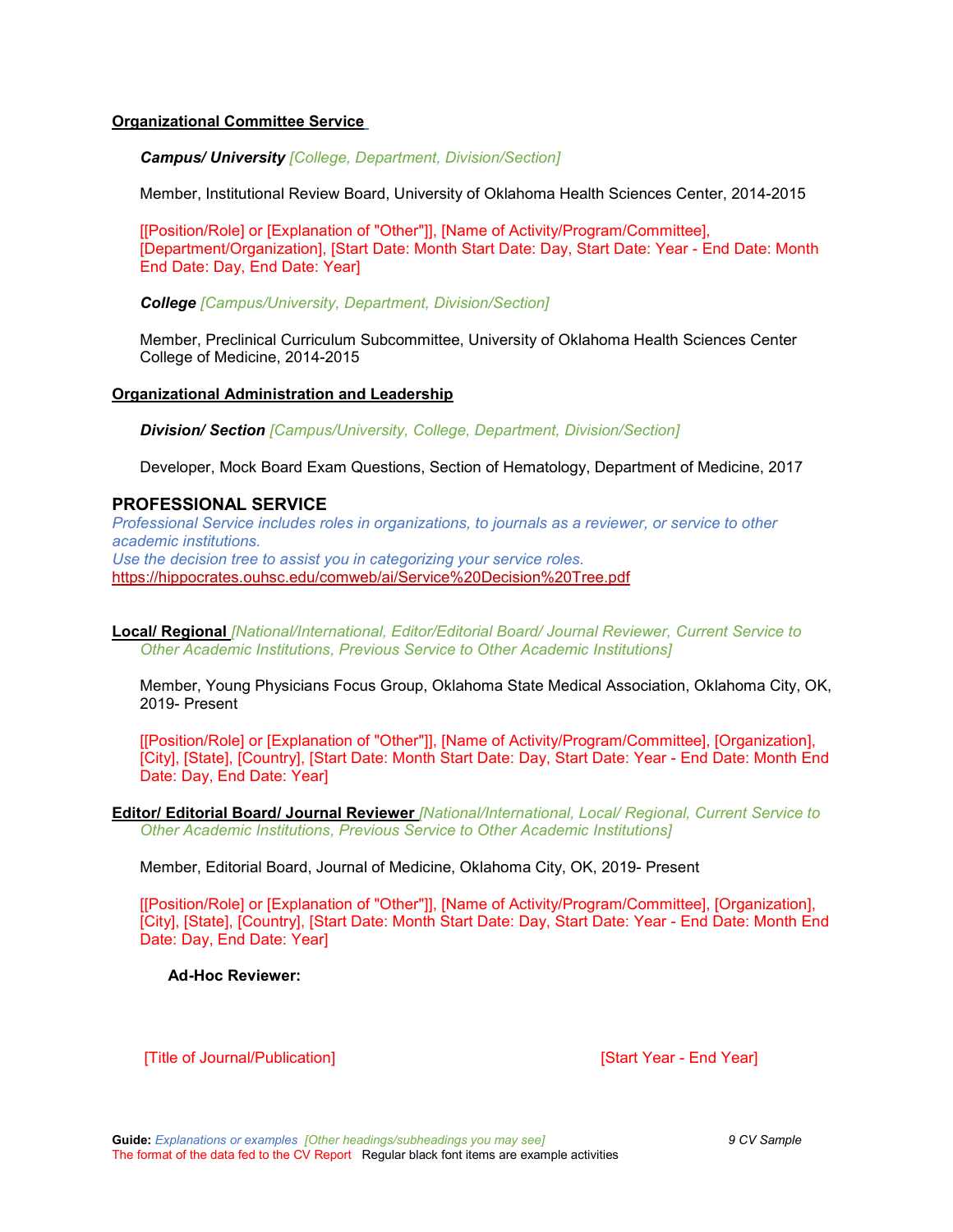Journal of American Heart Association 2017- Present

#### **Current Service to Other Academic Institutions**

Volunteer Faculty, Nurse Practitioner Education Program, Maryville University, St. Louis, MO, 2016 – Present

[[Position/Role] or [Explanation of "Other"]], [Name of Activity/Program/Committee], [Organization], [City], [State], [Country], [Start Date: Month Start Date: Day, Start Date: Year - End Date: Month End Date: Day, End Date: Year]

## **PERSONAL COMMUNITY SERVICE**

*Use the decision tree to assist you in categorizing your service roles.*  <https://hippocrates.ouhsc.edu/comweb/ai/Service%20Decision%20Tree.pdf>

Volunteer, Habitat for Humanity, Oklahoma City, OK, June 2016- May 2019)

[[Position/Role] or [Explanation of "Other"]], [Name of Activity/Program/Committee], [Organization], [City], [State], [Country], [Start Date: Month Start Date: Day, Start Date: Year - End Date: Month End Date: Day, End Date: Year]

### **MEDIA CONTRIBUTIONS**

*These activities include speaking to the media in a professional capacity as an interviewed expert or guest.* 

Interviewed Expert, KOCO News, Medical Residency During the COVID Crisis, July 7, 2020

[[Role] or ["Other" Role]], [Media Name], [Show or Column Title (if applicable)], [Topic], [Additional Information], [Start Date: Month Start Date: Day, Start Date: Year - End Date: Month End Date: Day, End Date: Year]

### **PROFESSIONAL MEMBERSHIPS**

*Only memberships will be listed here, if you have other roles on committees or serve as treasurer or something similar, those activities belong in Professional Service.*

American Medical Association (AMA) 2017- Present

[Name of Organization] ([Abbreviation of Organization]) [Start Date: Month Start Date:

Day, Start Date: Year - End Date: Month End Date: Day, End Date: Year]

### **PROFESSIONAL GROWTH AND DEVELOPMENT**

*List activities you attended for your own professional development or CME*

**Seminars, Workshops, and Other Training** *[Certification, Formal Course Work, Meetings and Conferences, Other]*

Clinical Teaching at the Bedside, Academy of Teaching Scholars, University of Oklahoma Health Sciences Center College of Medicine, Oklahoma City, OK, 1 Credit Hours, October 8, 2020